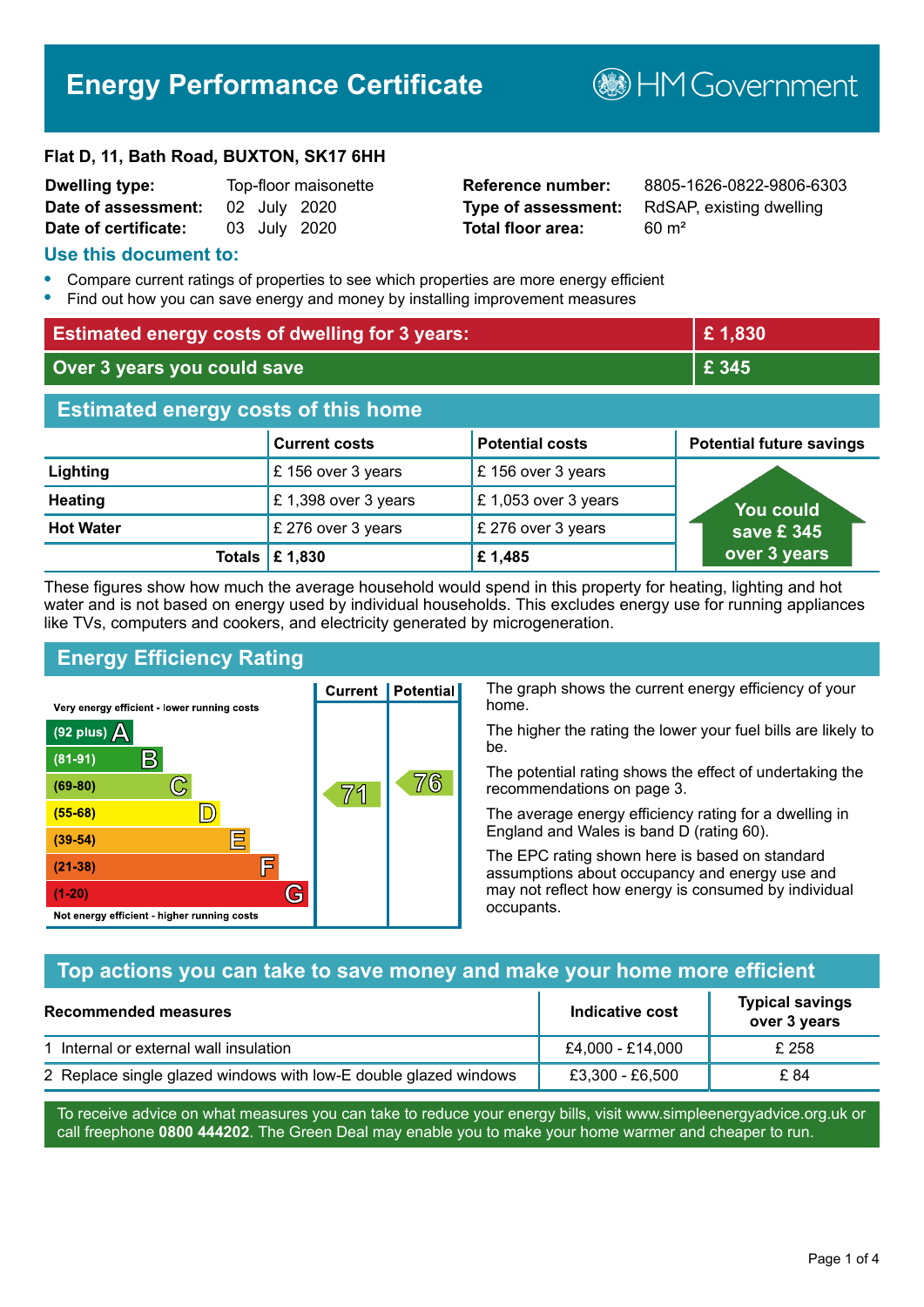#### **Summary of this home's energy performance related features**

| <b>Element</b>        | <b>Description</b>                                        | <b>Energy Efficiency</b> |
|-----------------------|-----------------------------------------------------------|--------------------------|
| Walls                 | Sandstone or limestone, as built, no insulation (assumed) | $\star$ * * * *          |
| Roof                  | Pitched, 100 mm loft insulation                           | ★★★☆☆                    |
|                       | Roof room(s), insulated                                   | ★★★★☆                    |
| Floor                 | (another dwelling below)                                  |                          |
| Windows               | Partial double glazing                                    | ★★☆☆☆                    |
| Main heating          | Boiler and radiators, mains gas                           | ★★★★☆                    |
| Main heating controls | Programmer, room thermostat and TRVs                      | ★★★★☆                    |
| Secondary heating     | None                                                      |                          |
| Hot water             | From main system                                          | ★★★★☆                    |
| Lighting              | Low energy lighting in all fixed outlets                  | *****                    |

Current primary energy use per square metre of floor area: 248 kWh/m² per year

The assessment does not take into consideration the physical condition of any element. 'Assumed' means that the insulation could not be inspected and an assumption has been made in the methodology based on age and type of construction.

#### **Low and zero carbon energy sources**

Low and zero carbon energy sources are sources of energy that release either very little or no carbon dioxide into the atmosphere when they are used. Installing these sources may help reduce energy bills as well as cutting carbon. There are none provided for this home.

# **Your home's heat demand**

For most homes, the vast majority of energy costs derive from heating the home. Where applicable, this table shows the energy that could be saved in this property by insulating the loft and walls, based on typical energy use (shown within brackets as it is a reduction in energy use).

| <b>Heat demand</b>           | <b>Existing dwelling</b> | Impact of loft<br>insulation | Impact of cavity<br>wall insulation | Impact of solid<br>wall insulation |
|------------------------------|--------------------------|------------------------------|-------------------------------------|------------------------------------|
| Space heating (kWh per year) | 7,833                    | (291)                        | N/A                                 | (1,993)                            |
| Water heating (kWh per year) | 2,060                    |                              |                                     |                                    |

You could receive Renewable Heat Incentive (RHI) payments and help reduce carbon emissions by replacing your existing heating system with one that generates renewable heat, subject to meeting minimum energy efficiency requirements. The estimated energy required for space and water heating will form the basis of the payments. For more information, search for the domestic RHI on the www.gov.uk website.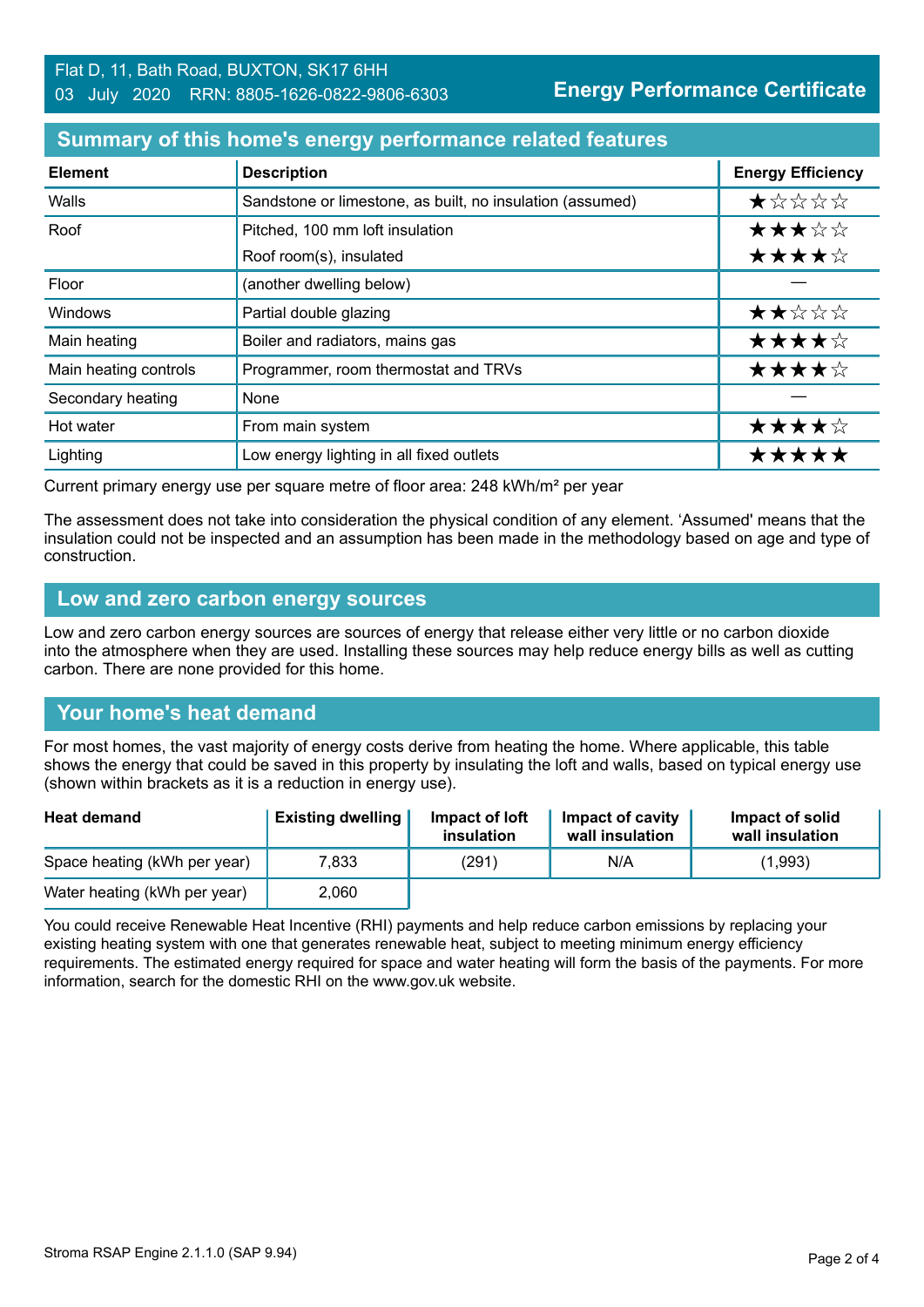#### Flat D, 11, Bath Road, BUXTON, SK17 6HH 03 July 2020 RRN: 8805-1626-0822-9806-6303

#### **Recommendations**

The measures below will improve the energy performance of your dwelling. The performance ratings after improvements listed below are cumulative; that is, they assume the improvements have been installed in the order that they appear in the table. To receive advice on what measures you can take to reduce your energy bills, visit www.simpleenergyadvice.org.uk or call freephone 0800 444202. Before installing measures, you should make sure you have secured the appropriate permissions, where necessary. Such permissions might include permission from your landlord (if you are a tenant) or approval under Building Regulations for certain types of work.

| <b>Recommended measures</b>                                       | Indicative cost  | <b>Typical savings</b><br>per year | <b>Rating after</b><br>improvement |
|-------------------------------------------------------------------|------------------|------------------------------------|------------------------------------|
| Internal or external wall insulation                              | £4,000 - £14,000 | £86                                | C75                                |
| Replace single glazed windows with low-E double<br>glazed windows | £3,300 - £6,500  | £ 28                               | C76                                |

# **Financial Support and the Green Deal**

Green Deal Finance allows you to pay for some of the cost of your improvements in instalments under a Green Deal Plan (note that this is a credit agreement, but with instalments being added to the electricity bill for the property). The availability of a Green Deal Plan will depend upon your financial circumstances. There is a limit to how much Green Deal Finance can be used, which is determined by how much energy the improvements are estimated to **save** for a 'typical household'.

You may also be able to obtain support towards repairs or replacements of heating systems and/or basic insulation measures under the ECO scheme, provided that you are in receipt of qualifying benefits or tax credits. To learn more about this scheme and the rules about eligibility, visit www.simpleenergyadvice.org.uk or call freephone **0800 444202** for England and Wales.